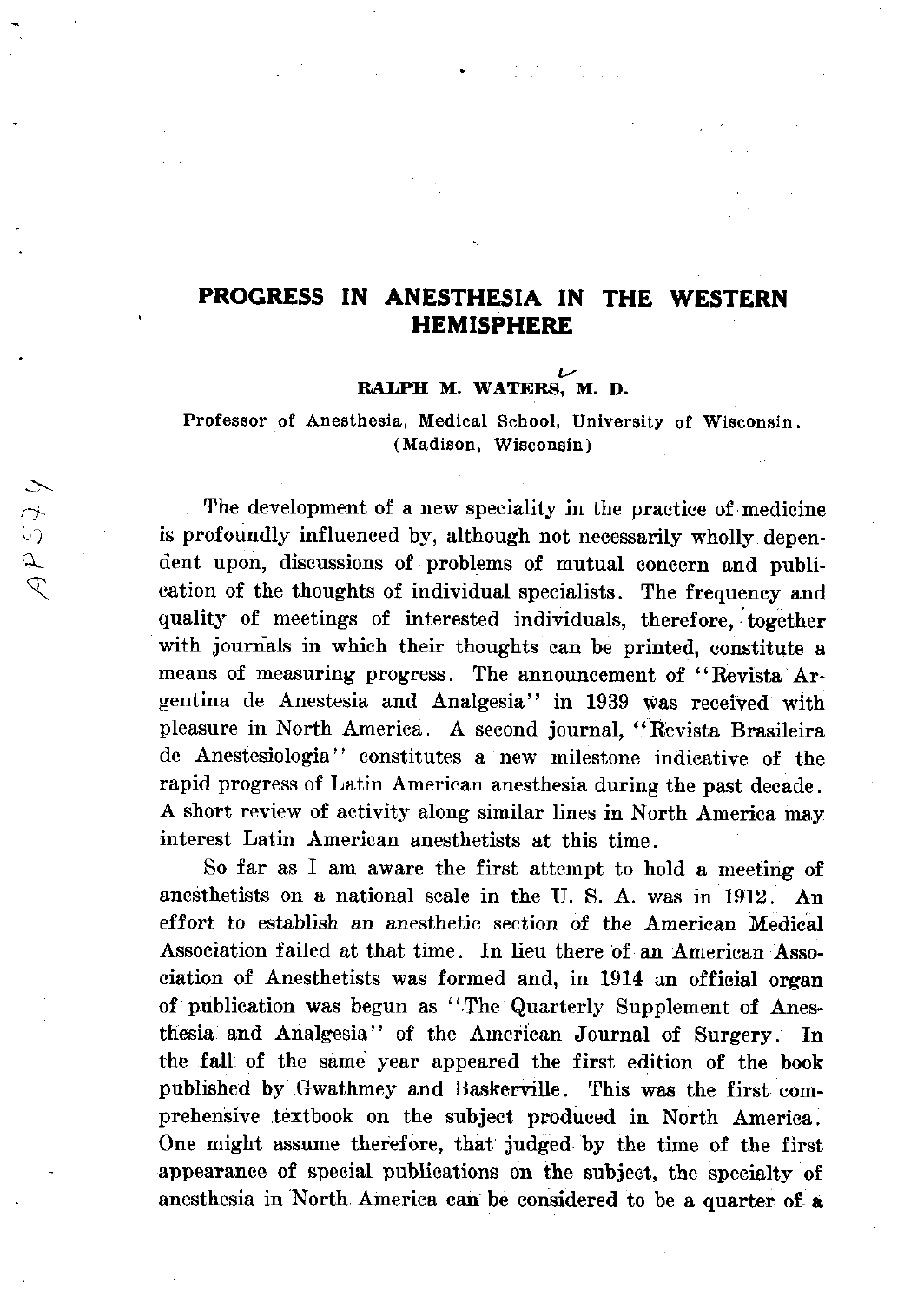*(* 

century older than in Latin America. Both were handicapped because initiation of our specialty was followed by a world war in each case. It is hoped that you in Latin America, who are younger by twenty-five years may profit by a discussion of possible errors of omission and commission which were made by your elder brothers to the North.

Pioneers in human endeavor tend to follow the pendulum of progress to extremes rather than to travel a middle course which common sense should dictate. The history of our specialy gives many illustrations of this fact. As time goes on the pioneer tends to become experienced, a mature anesthetic specialist in our case, with a more stable and rational approach to the problems involved. Although conditions differ in our two continents, a knowledge of mistakes made and of lessons learned during our thirty-five years as a specialty may to some extent be found valuable to you in your effort to establish a Specialty of Anesthesia which will promote safety for Brazilian patients and satisfaction for Brazilian surgeons.

1. ANESTHESIOLOGY A PART OF GENERAL MEDICINE - Administration of anesthetics in the U.S.A. until the end of the 19th century was largely entrusted to the temporarily idle medical student, intern, general practitioner, nurse or other individual who chanced to be available and not busy at the moment. It is probable that many of these persons developed considerable technical skill. Such employment, however, rarely commanded more than nominal recompense either in fees or other evidence of appreciation. This heedless attitude toward anesthesia had only one result to commend it; namely, medical students, interns and young doctors in general did acquire a limited amount of experience and familiarity with methods of administering anesthetic drugs. The results, however, were variable and unpredictable. Those who served as anesthetist more frequently were likely to acquire greater skill. Since a doctor received a very inadequate fee or none at all, he had only one incentive; namely, the opportunity it gave him "to watch the operation". As one noted surgeon of the 1890 expressed it "A nurse makes a better anesthetist than a physician because her attention is concentrated upon the anesthesia whereas a doctor is interested chiefly in watching the operation''. Through the influence of this man and other prominent surgeons of that day, certain nurses in larger clinics in the mid-western United States came to be assigned to anes-

•

and the control of

i wa shekara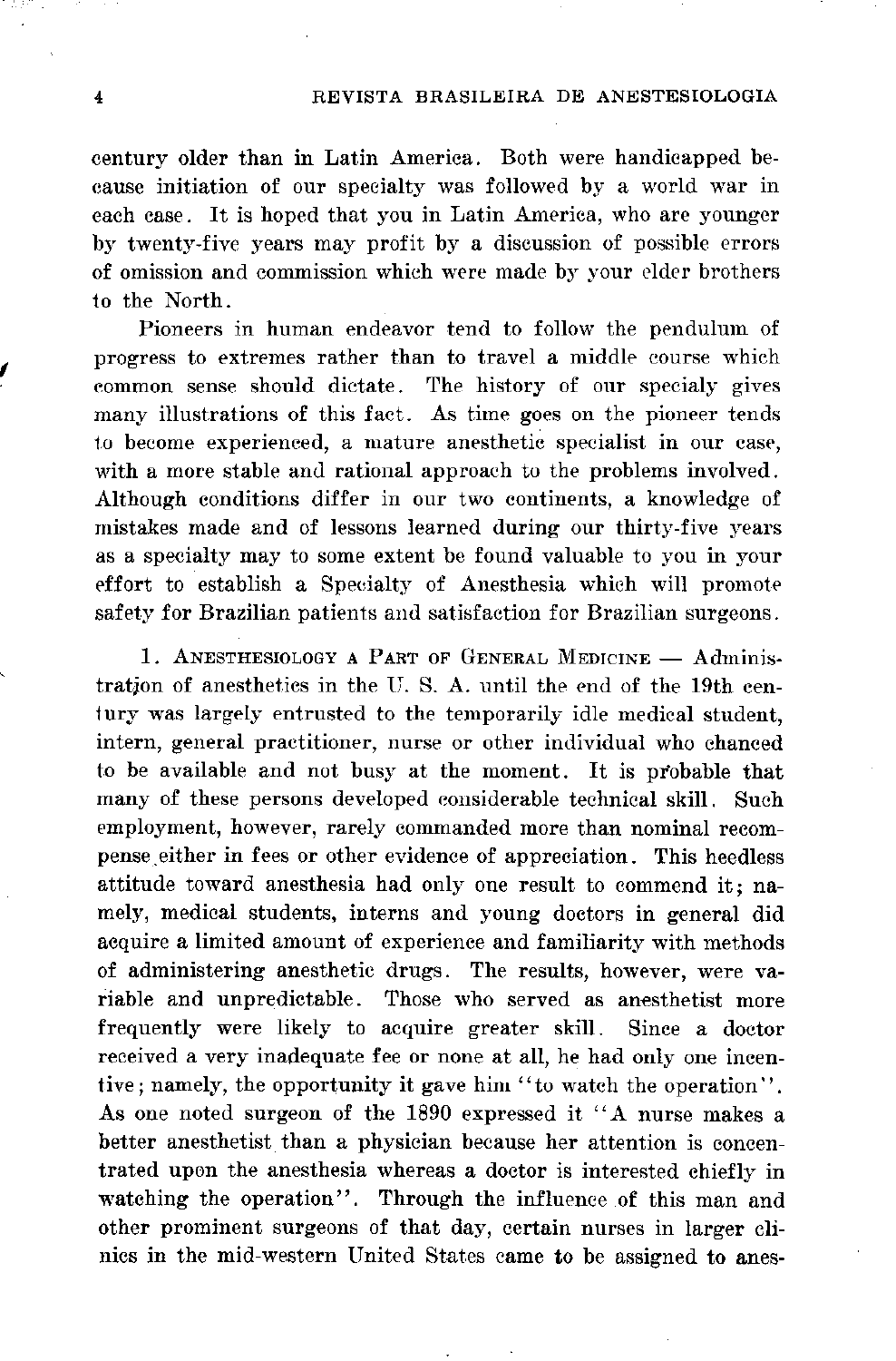thesia as a major portion of their work. The habit spread. It was a short step from this practice to the "specialist" anesthetic nurse. This seemed a harmless plan at the time and the vogue persists even to the present in some hospitals in the U.S.A. Glaring faults of the system became evident later which were not appreciated at first. Only two need be mentioned here. The first was a tendency toward total lack of interest in, or knowledge of anesthesia by the medical profession itself. Realization of this defect was delayed because a lapse of many years intervened before those physicians whose early intimate personal experience with anesthesia were no longer in active practice. As a result, during a considerable period little instruction or experience in anesthesia was available to the medical student or young doctor. The second unfortunate effect of these early practices regarding anesthesia, which has been a handicap of far-reaching significance in delaying the establishment of anesthesia on a professional basis, was the custom of permitting the hospital to charge the public a fee for an esthesia  $-$  while using only a fraction of the amount so collected in rendering the service. Hospital management came to look upon anesthesia as a source of revenue.

Meanwhile, those two basic disciplines, physiology and phar-

 $\pmb{\mathfrak{r}}$ 

macology, had been making rapid strides in our knowledge of respiration and circulation and of the mechanism of drug action. Their application as the very foundations of anesthesia was neglected. Hence, those of us who constituted the nembership of early anesthetic societies in the U.S. A. were, with few exceptions, really technicians; serving, with our limited basic knowledge, merely to replace the specialist nurse, albeit in a glorified sort of way. I need not labor the point here that we are, in recent years, struggling with all our power to found our art of administering drugs upon a firm scientific foundation of fundamental knowledge;  $-$  to make of ourselves masters of a science as well as an art of relieving pain. In this struggle we are finding, as I shall emphasize later, the necessity of thorough instruction by way of reinterpretation and application for the undergraduate medical student, of the physiological and pharmacological principles which must protect patients from the dangers of depression.

In short, overy specialist in Anesthesia ought to be a competent physician. Conversely, every physician, whatever his specialty, ought to possess knowledge and skill enough to administer an anes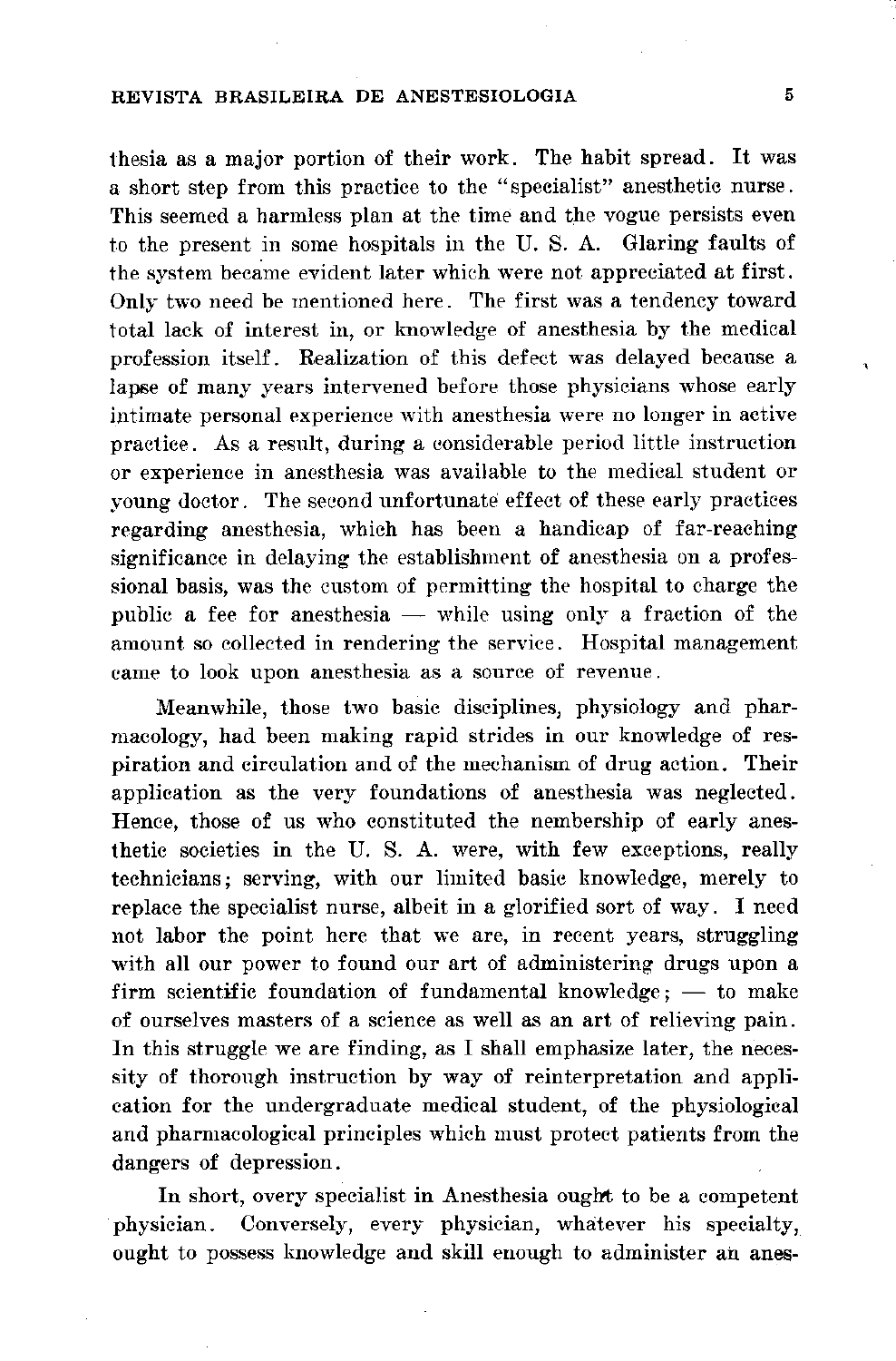thetic when he must, to recognize competence in an anesthetist and to care for a depressed patient intelligently, regardless of the cause of the depression.

2. WE OUGHT NOT DEPEND FOR OUR PRESTIGE UPON THE NEW, THE GLAMOROUS AND THE SPECTACULAR.  $-$  We are sometimes tempted to court popularity in strange ways. During my own very early experience in anesthesia when I first came to realize the advantages of nitrous oxide I made a distinction as to the agent used in collecting fees for my services. One day the cashier of the local illuminating-gas company called my office to say that one of our patients was in his office prepared to pay our bili ! It had been rendered as a charge for ''gas anesthesia''. Thereafter, our charges were made for "professional services" regardless of the agents or 1echnics employed. Perhaps the glamorous and spectacular in drugs and technics did tend to impress surgeons and patients with the fact that a specialist in anesthesia was different. Perhaps demand for our services was thus promoted. I have even heard teachers state that the new, glamorous and spectacular were necessary to attract the interest and enthusiasm of students. Such superficial and showy approaches, however, form a precarious foundation upon which to build a sound specialty. Real and permanent success will more likely be based upon fundamental knowledge of the principies of respiration and circulation, technical skill in administering tried and proven agents and sympathetic personal relations with both patients and surgeons. The programs of our meetings and our publications directly following their initiation thirty-five years ago furnish ample evidence that neophilism was rife among us. We grasped each new drug possessing possible anesthetic qualities as a substitute for all the older agents. We tried intensively to make each new technic replace older customs. Enthusiasm for the new is, of course, desirable because it is the pathway of progress. Modern medicine has, to a certain extent, reaeher its present high state of perfection along that path. Nevertheless, discretion ought to be mixed with the valor of enthusiasm for the new. To be sure once a new drug or technic has been thoroughly evaluated in fair comparison with the old  $$ and proven better  $-$  it ought to be included in our armamentarium. But to be "proven better" a great deal of work and time must be directed to observing disadvantages as well as advantages of unfamiliar practices. "Thorough evaluation" and "fair comparison"

 $\pm$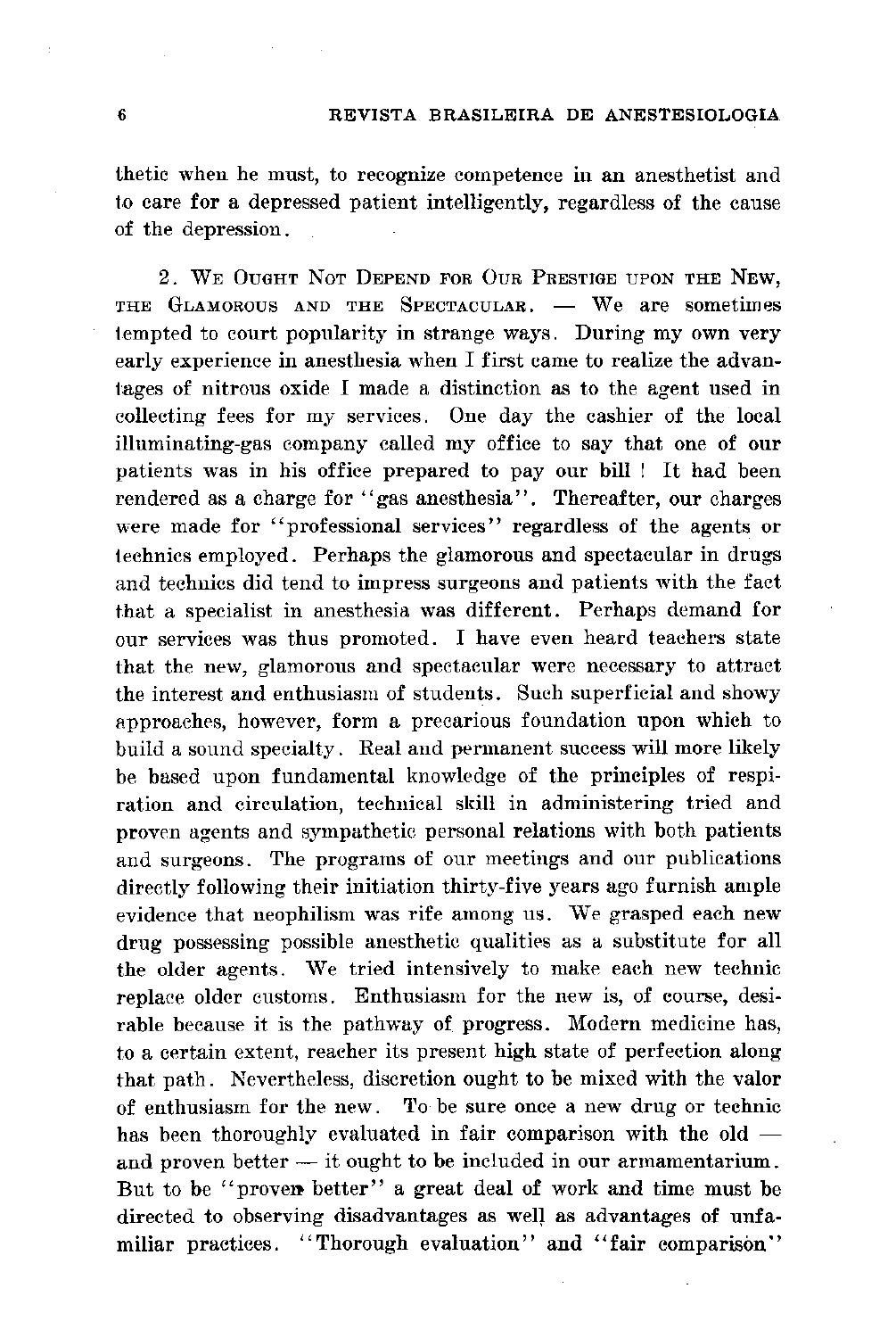demand study not only of the new factor in the comparison but of the old as well. Present day methods of investigation are more refined and reliable than formerly. It is not surprising therefore, that results of restudy of older practices in these comparisons may vary from the conclusions arrived at and placed in the literature at a much earlier date.

Even when we have finally accepted a method, new or old, I would commend to you the following quotation from Gunnar Thorsen which appears in his recent thorough analysis of the spinal anesthetics which have been administered in his institution.

"When a medical method, whether diagnostic or therapeutic, has been generally recognized it easily becomes a matter of routine, being deprived of unceasing critical observation. Indications and contraindications become blurred. Results are misjudged. Limitations and risks are forgotten. It therefore becomes imperative to analyze now and again the results arrived at, as well as, the risks and indications of the methods employed." (Acta Chirurgica Scandinavica, Vol. XCV, Suppl. 121.)

3. OUR OBLIGATIONS — What are the obligations of our specialty and to whom do we owe them? Of the many I shall refer to only four; allegiance, service, teaching and research.

*Allegiance*. It is important to remember that our allegiance is tripartite in nature; our first allegiance is to the medical profession of which we are a part; secondly to the public and lastly to our specialty. The latter, that is the welfare of our selves and our speeialty, is apt to appeal to us as all-important; and yet our own selfish interest is promoted in the long run by recognition of our obligation as citizens of our community and as members of the medical profession. We are apt to learn this fact too late. Many concessions that are for the good of ourselves and our specialty are secured through the aid and cooperation of lay boards of directors of hospitals, of public officials who direct hospital activities and of other medical specialists. Specialization in the practice of medicine is obviously necessary in this modern world. The field is too broad for each of us to comprehend every phase in all its details. The advantage of specialization is the opportunity it affords us to perfect ourselves more completely in a restricted field. The disadvantage of specialization lies in isolation, and in the temptation to lose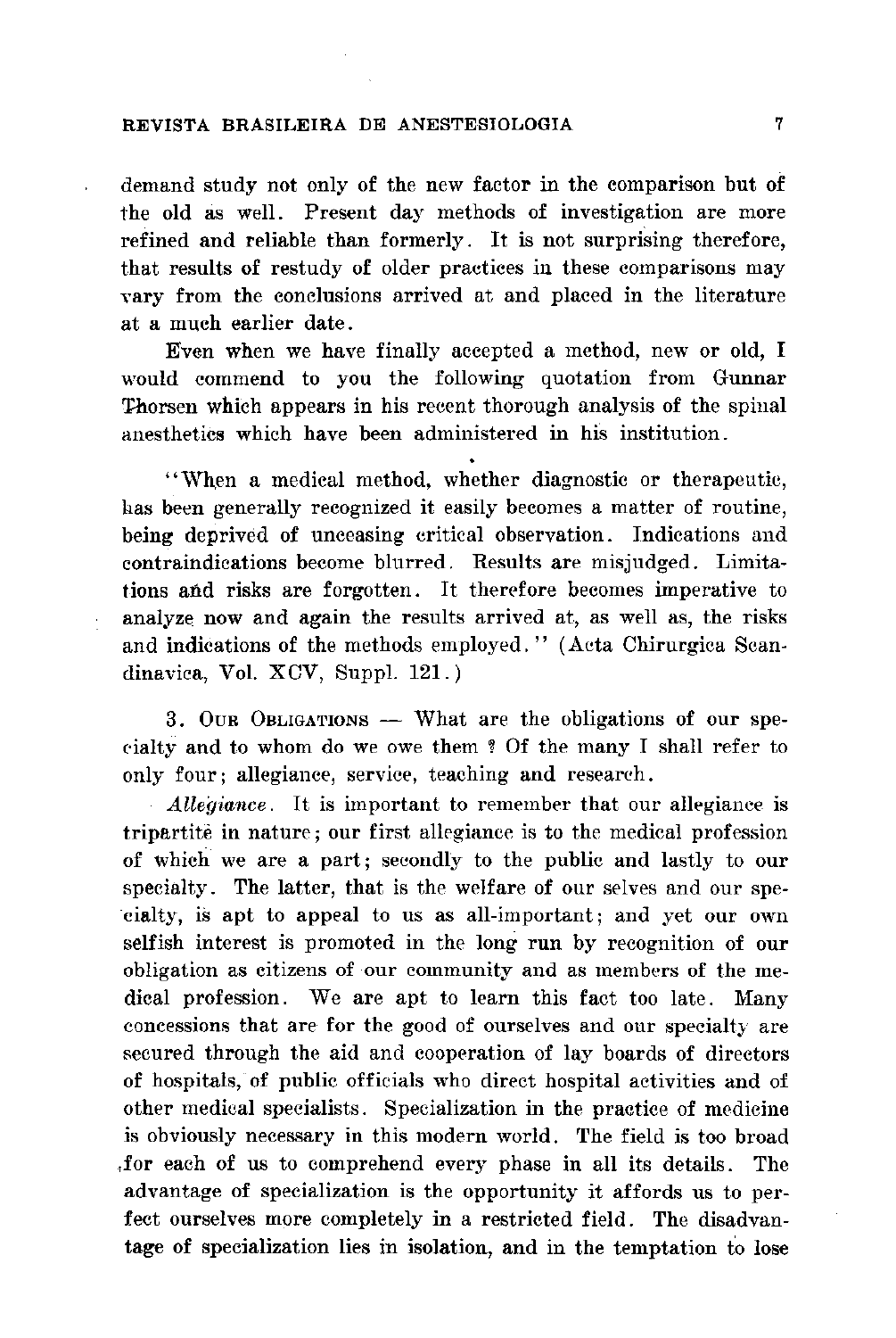•

#### . 8 REVISTA BRASILEIRA DE ANESTESIOLOGIA

interest in medicine as a whole. General medical meetings and those of the various surgical specialties deserve the attention of the anesthetic specialist. Journals other than anesthetic must be furnished with a reasonable number of papers by anesthetists. Such **papers, however, need to be of a different character than those**  written for the special attention of anesthetists. Joint discussions of mutual problems with the rest of the profession are beneficial to all who are influencial in the medical staff of hospitals. The old addage "you scratch my back and I'll scratch yours" has a great deal of truth in it. The opinions of the anesthetist who works hard **for community betterment, who serves faithfully and well in his local, county and state medical organization will be taken seriously**  when new hospitals are being built, when attitudes toward our spécialty are being formulated or when laws governing the practice of anesthesia are being promulgated.

In spite of a contrary opinion of the uninitiated, no medical **specialty has such intimate or so many interlocking relationships with other specialties and with medicine in its broadest sense as does**  • **anesthesiology. My own personal opinion is that we need, as I believe**  all specialists need, an initial orientation period of not less than three years after graduation before we choose our specialty. ln the U. S. A. these three years can best be spent in what we call general **practice. Time thus spent permits us to observe the various special**ties and their interrelations and determine which specialty appeals to us most. It also makes for maturity and self-reliance in the period of special training. The three years will be compensated for in more rapid progress as a graduate student and thorough familiarity with **the ''business'' of-becoming·a useful citizen and of conducting ones's practice once he finishes training.** *A* **knowledge thus gained, of .the**  viewpoint of others, of their problems; and sympathy for their difficulties is most useful. A feeling of certainty that he has chosen the right specialty, of confidence in his work and of assurance that he can succeed, are the results of this deliberate adoption of anesthesia as a life work.

*Service.* As specialists it is scarcely necessary to state that the foundation of our usefulness must be the best service of which we **are capable, rendered both to patients and surgeons. I only mention**  it here for two reasons. One, because I myself have been guilty of sacrificing the one for the other on occasion. The other because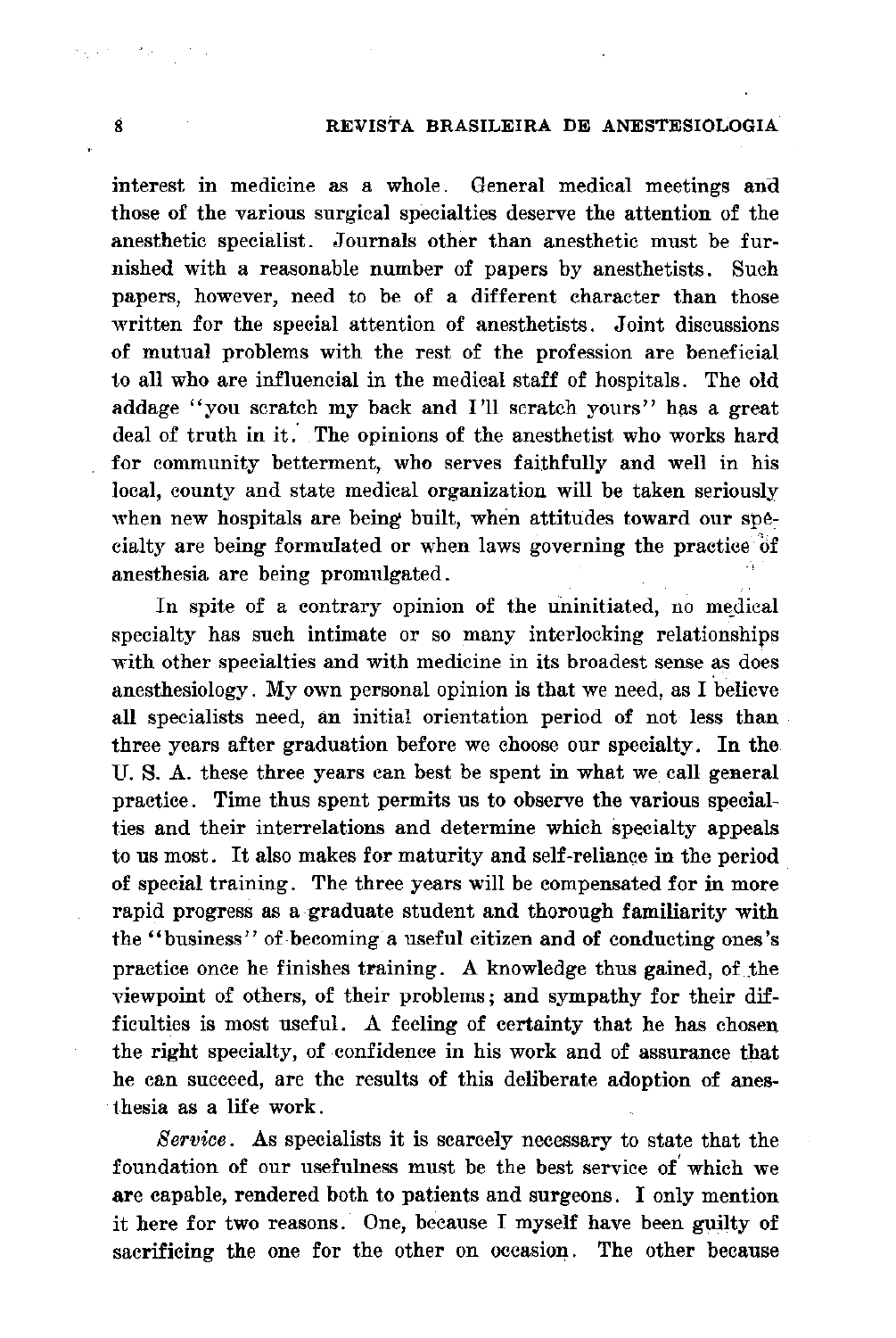#### **REVISTA BRASILEIRA DE ANESTESIOLOGIA 9**

**there are in our country anesthetic departments where research or**  teaching or both are looked upon as more vitally important than service. Skill at the operating table together with knowledge of ali the ramifications which are now called anesthesiology are the "sine qua non" of the specialist. Without them neither teaching nor research can be conducted safely or effectively. When the service we render is less than the best our specialty fails to justify its existence.

*Teaching.* **Once we have become a competent anesthetist we**  should consider it a privilege as well as a duty to teach other doctors whenever possible what we have been permitted to learn. Methods **of teaching are as varied as the individuals who teach. Formal curricula and descriptions of methods used in certain institutions**  have been published. A method which is suited to one set of circums**tances may be inadequate or impractical in another. This is not the**  place to consider details of · that sort. I do wish to emphasize, however, our duty to contribute all we can to the knowledge of the fundamentais of anesthesiology to every medical student and every • young doctor. There are two reasons for this: first, it is our duty to see that every licensed physician is capable of administering an apesthetic safely when he is confronted with the necessity of doing so. This, I believe, just as I believe that every anesthetist is a physician who must be capable of making a diagnosis and treating a patient surgically or medically when a more competent practitioner is not available. In smaller communities many doctors devote a. part of their time to administering the occasional anesthetic ( in the British Empire they are called '' General Practitioner Anaes thetists''). They can do so with safety to patients and satisfaction. to themselves. They deserve ali the help and encouragement possible from the specialist. A second reason for instruction of other physicians by the anesthetist is that anesthesiology is founded upon a rational concept of the functions of respiration and circulation. Acute disturbances of these functions are the daily concern of the **anesthetist. Who better than he, therefore, can impart to others the fundamental understanding and the technical '' tricks'' which**  • are frequently life-saving measures if applied at once when no anes**thetist is near. When respiration is obstructed, extremely depressed or arrested from whatever cause the nearest doctor should be able to come to the rescue. To our disgrace in the U. S. A., and because**  of the neglect of anesthetic teaching, firemen, policemen and other

•

•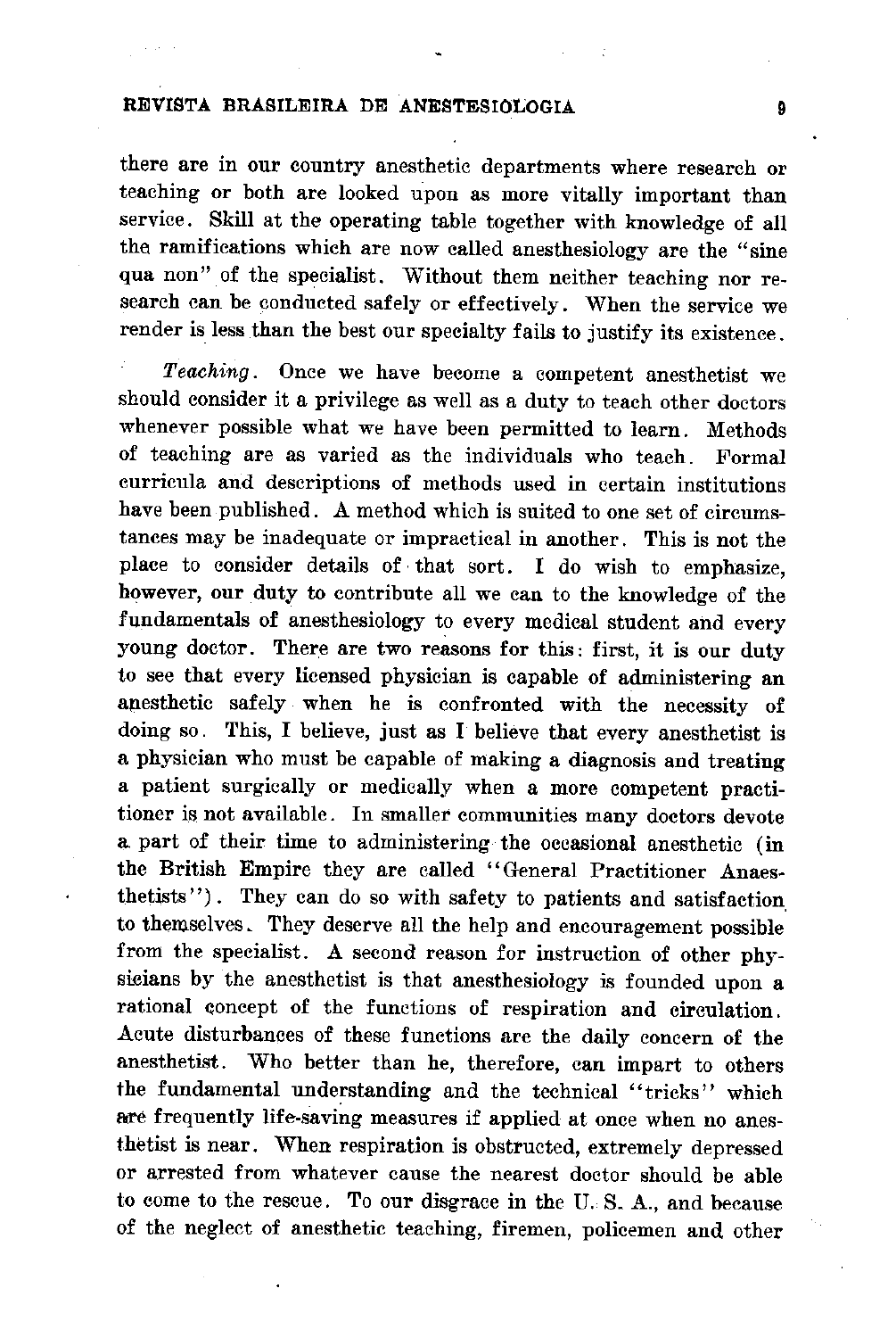lay rescue squads sometimes are asked to assume authoritative supervision of accidents even in the presence of physicians. Such conditions are a disgrace to us.

We in the U.S. A. felt that our early efforts to teach both the undergraduate medical student and the graduate preparing to specialize in anesthesia were handicapped by a lack of appreciation of the need on the part of those who directed medical schools and hospitals. In recent years, however, our embarrasment is of quite a different sort. The demand for competent teachers far exceeds the supply. Teaching is a specialty in itself, demanding long training and experience. Many of our medical schools are forced to appoint to advanced rank in their faculties, persons who, although capable as clinical anesthetists are far from maturity and full capacity as teachers. It appears that only time can remedy this unfortunate situation.

Research. I have already said that the safety and the effectiveness of both teaching and research are dependent upon clinical mastery. I shall add only a word of caution. Investigation, and publication of the results, involves serious responsibility. Basic knowledge, mature judgment and controls are among the essential requirements. Most of us will do better to direct our energy along other lines until the time arrives when we have no doubt that we ought to become investigators. Early efforts in research can usually be directed more fruitfully at the improvement of accepted practices rather than toward excursions into untried pathways. Consultation with our confreres in the basic sciences and cooperative efforts with them in research tend to keep us within the bounds of legitimate. endeavors which give some promise of fruitful results. Too many of the current publications dealing with anesthetic problems exhibit evidence of a narrow viewpoint. On the one hand, reports of laboratory experiments often show lack of the guiding and checking hand of the master clinical anesthetist; while on the other hand papers from the elinical side, still more frequently, give evidence of the author's lack of knowledge of well known facts in physics, physiology, pharmacology or other fundamental science. Consultation and cooperation can contribute much in research. Unjustified inferences or conclusions, once published, cannot be recalled; and yet they can mislead a great many readers.

 $\bullet$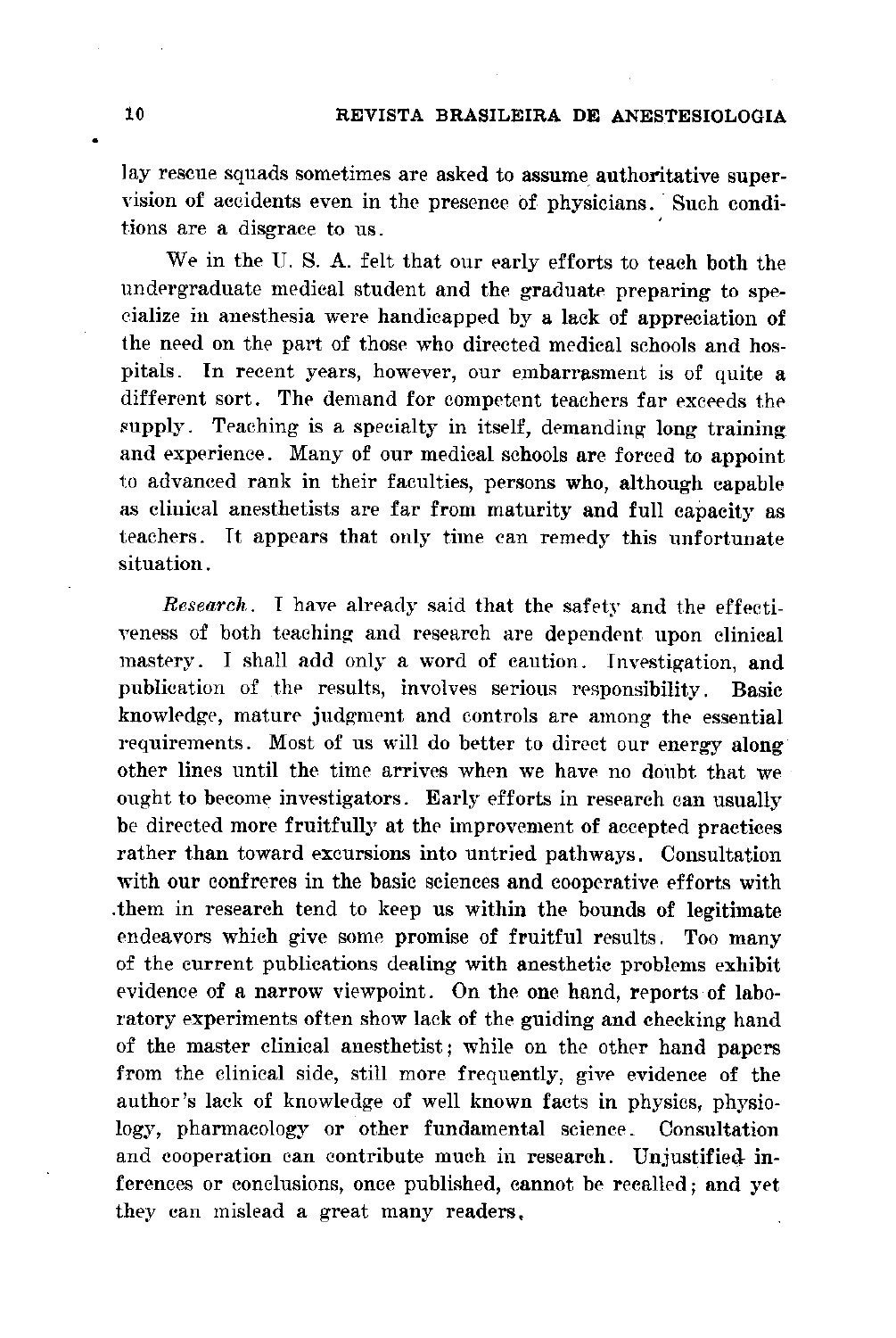### 4. QUALITIES OF THE GOOD ANESTHESIOLOGIST.

*Physical*. In choosing anesthesia as a specialty the young physician must not be deceived by the popular misconception that the anesthetist leads an easy life. Too many persons have entered the practice of anesthesia because they were told that handicaps such as tuberculosis, arthritis, cardiac lesions and other disabilities necessitating restricted activity, would interfere less with their success than in other specialties. This is definitely not true. Long hours, night work, tiresome positions for long periods and plain hard work in general are the lot of every anesthetist who faithfully fulfills his obligations. There are many other specialties in which the occasional day or hour of rest will interfere less with rendering satisfactory service to patients and to the rest of the profession. The temptation to overtax one's strength and endurance is nowhere greater.

Moral. Patients who are under the influence of depressant and anesthetic drugs often experience modifications of their normal mental qualities. Inhibitions may be released and actions which normally would be rejected as incompatible with the patient's moral

code, may appear to them temporarily as desirable conduct. The mentally unstable anesthetist without a strict moral code of his own may, as a result, be subjected to temptations less frequently encountered in other specialties.

When the anesthetist assumes "power of attorney" for his patient as he becomes unconscious, he becomes burdened with the obligation of seeing to it that others, orderlies, nurses and even surgeons on occasion or members of the patient's family do not take advantage of the patient during periods of unconsciousness or mental depression.

Drugs which produce pleasant mental changes, relief of pain and sleep are constantly and easily available to the anesthetist. Worry, overwork, sleeplesness and misery of many sorts create the temptation to seek relief by the use of the drugs, the administration of which constitutes our hourly employment. The abuse of alcohol, the parent substance of most of our anesthetic drugs, is likewise an ever present temptation to us.

Suicide, drug addiction and unreliable professional conduct resulting in malpractice and breaches of the code of conduct have all occurred in the lives of anesthetists. Forewarned is, to an extent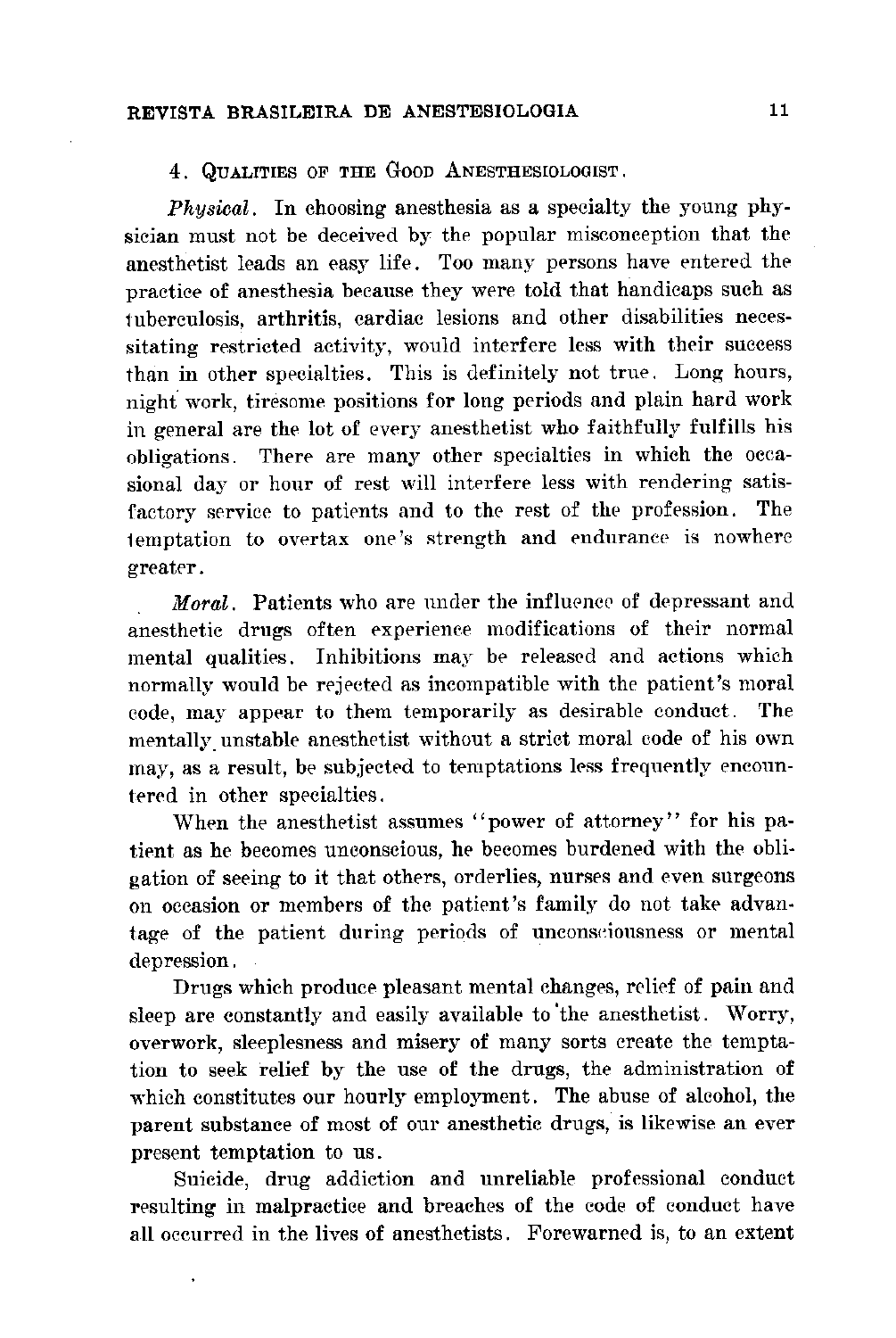#### 12 REVISTA BRASILEIRA DE ANESTESIOLOGIA

forearmed. It seems to me that a stable moral character is an especially essential quality of those who enter our specialty. Anesthesia does not constitute a "way out" for either the physical or the moral weakling who has unfortunately gained entrance to the medical profession.

Mental. A spirit of friendly cooperation is essential to the anesthetist's success. ln the development of our specialty in the U. S. A., too many of us have embarrassed our efforts by failing to see and occupy our specific place in the surgical team. A modern surgical procedure is a joint effort of severa! persons. The position of the anesthetist in that joint effort is critical. If he will approach his duties in a diplomatic manner, if he will contribute his science and skill in the spirit of the "golden rule" he may serve as the balance -wheel which governs the smooth running of the machine of which he is a part. The anesthetist who fails to cooperate diplomatically misses the opportunity to contribute toward the best accomplishment of internist, surgeons and hospital management. In short, he can make or break the success of the surgical team.

#### **Summary**

**START START** 

In congratulating the Brazilian medical profession on the inauguration of the first Journal of Anesthesiology published in a Portuguese-speaking country, and the second in Latin America, an attempt has been made to discuss experiences of anesthetists in the U.S. A. which may prove useful in the development of the Specialty of Anesthesia in Brazil.

The intimate relationship of anesthesia to medical practice in general has been stressed. Fundamental knowledge of basic principles rather than the new, glamorous and spectacular has been recommended as a foundation of our spe-\_cialty. Certain of our outstanding obligations, to ourselves and to others, have been outlined. And Iastly have been discussed some physical, moral and mental qualities which seem to the author necessary to the success of the specialist in Anesthesia .

e C

'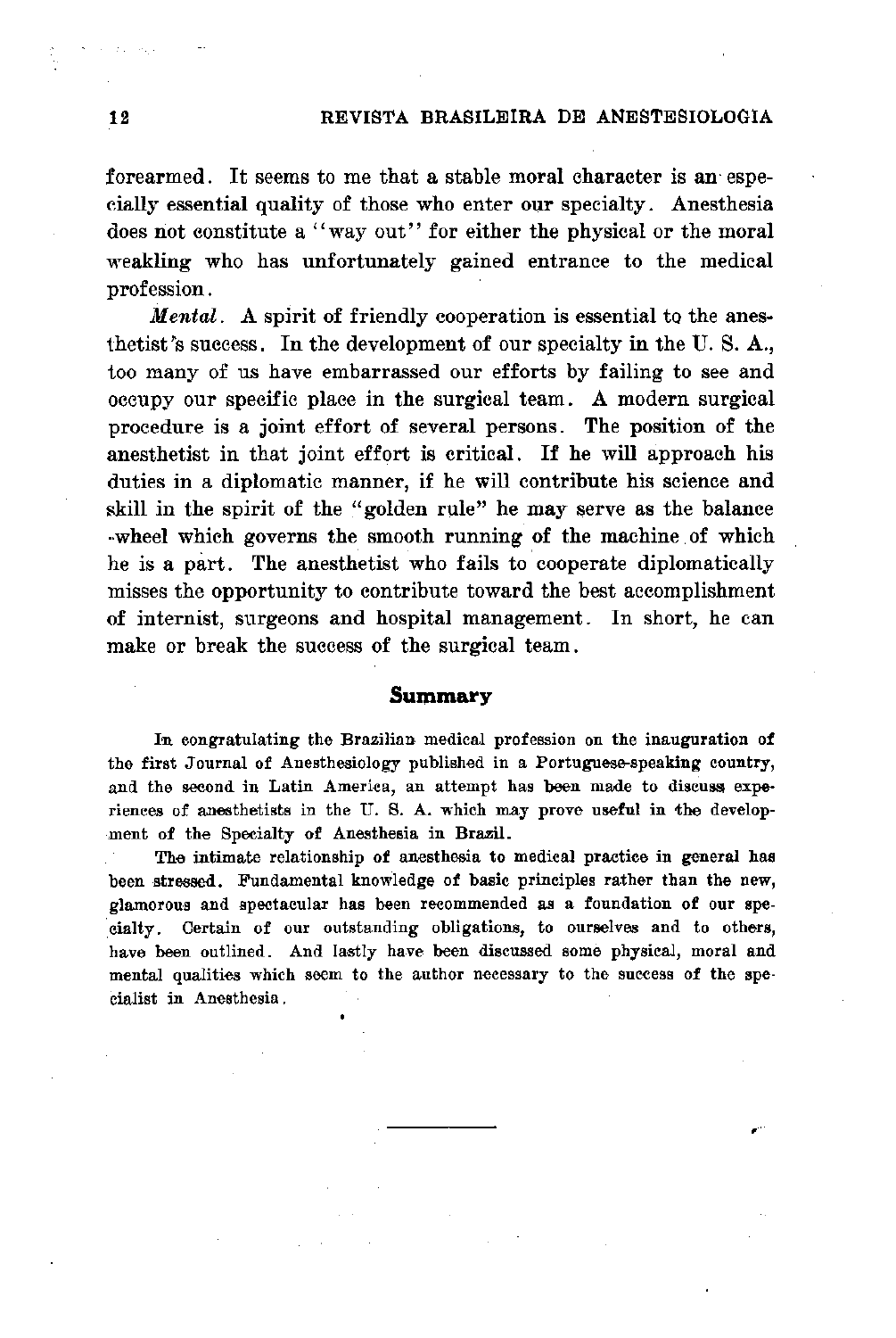# **PARA O ALIVIO DA DOR Aparelhos para administração do analgésico ''Triiene'' por inhalação para uso em: Obstetrícia Pequena Cirurgia**